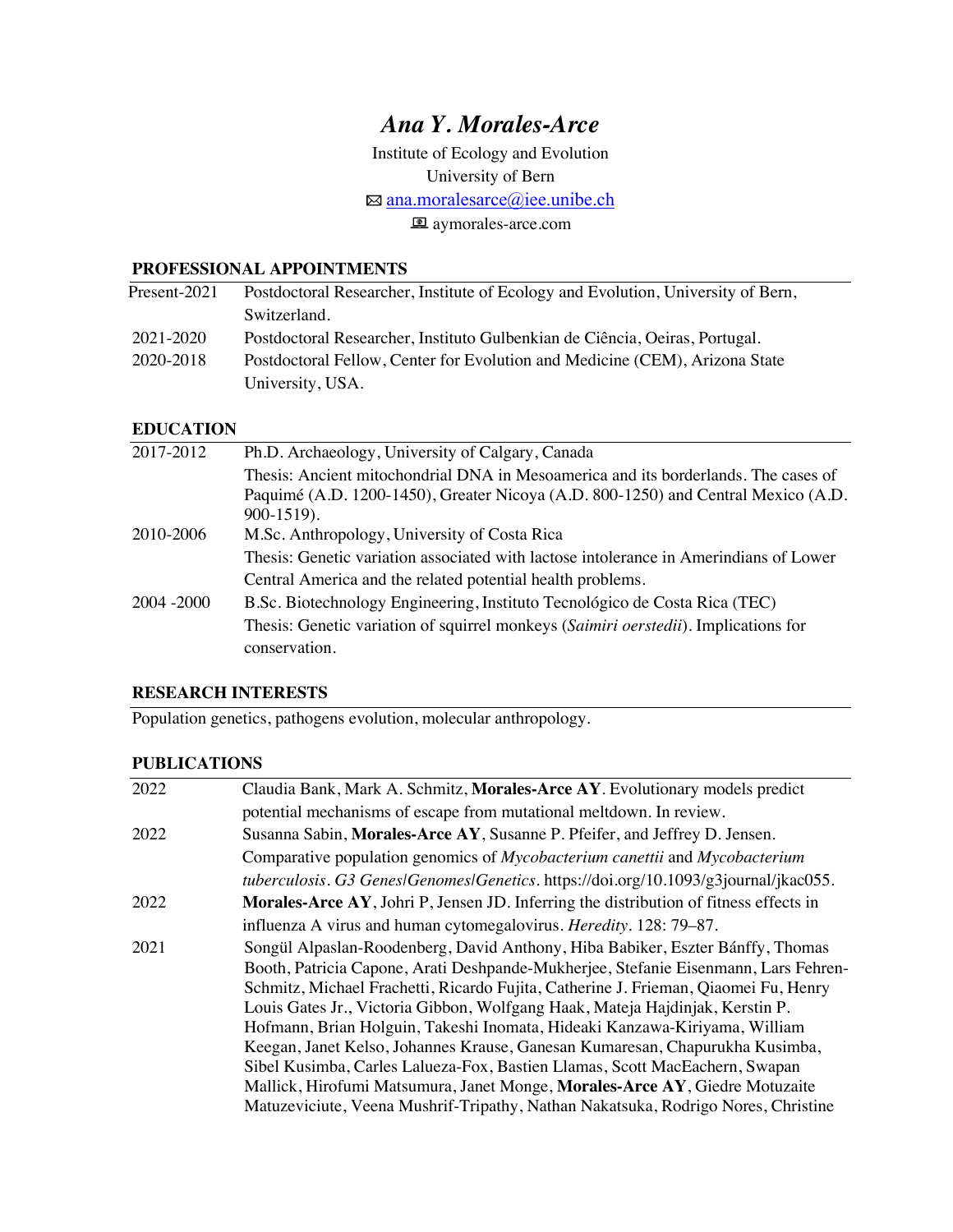|      | Ogola, Mercedes Okumura, Nick Patterson, Ron Pinhasi, S.P.R. Prasad, Mary E.<br>Prendergast, Jose Luis Punzo, David Reich, Rikai Sawafuji, Elizabeth Sawchuk,<br>Stephan Schiffels, Jakob Sedig, Svetlana Shnaider, Kendra Sirak, Pontus Skoglund,<br>Viviane Slon, Meradeth Snow, Marie Soressi, Matthew Spriggs, Philipp W.<br>Stockhammer, Anna Szécsényi-Nagy, K. Thangaraj, Vera Tiesler, Ray Tobler, Chuan-<br>Chao Wang, Christina Warinner, Surangi Yasawardene, Muhammad Zahir. Ethics of<br>DNA Research on Human Remains: Five Globally Applicable Guidelines. Nature, 599:<br>$41-46.$ |
|------|----------------------------------------------------------------------------------------------------------------------------------------------------------------------------------------------------------------------------------------------------------------------------------------------------------------------------------------------------------------------------------------------------------------------------------------------------------------------------------------------------------------------------------------------------------------------------------------------------|
| 2020 | Morales-Arce AY, Sabin SJ, Stone AC, Jensen JD. The population genomics of within-                                                                                                                                                                                                                                                                                                                                                                                                                                                                                                                 |
|      | host Mycobacterium tuberculosis. Heredity, https://doi.org/10.1038/s41437-020-00377-7                                                                                                                                                                                                                                                                                                                                                                                                                                                                                                              |
| 2020 | Morales-Arce AY, Harris RB, Stone AC, Jensen JD. Evaluating the contributions of<br>purifying selection and progeny-skew in dictating within-host Mycobacterium<br>tuberculosis evolution. Evolution, 74-5: 992-1001.                                                                                                                                                                                                                                                                                                                                                                              |
| 2019 | Morales-Arce AY, McCafferty G, Hand J, Schmill N, McGrath K, Speller C. Ancient<br>mitochondrial DNA and population dynamics in Postclassic Central Mexico: Cholula<br>(A.D. 900-1350) and Tlatelolco (A.D. 1325-1521). Archaeological and Anthropological                                                                                                                                                                                                                                                                                                                                         |
|      | Sciences, 11: 3459-3475.                                                                                                                                                                                                                                                                                                                                                                                                                                                                                                                                                                           |
| 2017 | Morales-Arce AY, Hofman CA, Duggan AT, Benfer AK, Katzenberg MA, McCafferty<br>G, Warinner C. Successful reconstruction of whole mitochondrial genomes from ancient<br>Central America and Mexico. Scientific Reports. 7(1):18100.                                                                                                                                                                                                                                                                                                                                                                 |
| 2017 | Morales-Arce AY, Snow MH, Kelley JH, Katzenberg MA. Ancient mitochondrial<br>DNA and ancestry of Paquimé inhabitants, Casas Grandes (1200-1450 A.D.). American<br>Journal of Physical Anthropology, 163: 616-626.                                                                                                                                                                                                                                                                                                                                                                                  |
| 2015 | Morales-Arce AY. Ancient DNA studies in Mesoamerica: major contributions and<br>limitations. Proceedings of the Annual Chacmool Archaeological Conference 47: 139-<br>148.                                                                                                                                                                                                                                                                                                                                                                                                                         |
| 2014 | McCafferty G, Carrol G, Manion J, Morales-Arce AY, Smekal M. Huesos Nicaragua:<br>Creación de un Laboratorio de Bio-Arqueología en la Universidad Nacional/Bones<br>Nicaragua: Creation of a Bio-Archaeology Laboratory in the National University. Mi<br>Museo y Vos 29: 13-16.                                                                                                                                                                                                                                                                                                                   |
| 2012 | Morales-Arce AY, Alvarado Rojas S, Calvo Brenes M, Contreras Rojas J, Raventós                                                                                                                                                                                                                                                                                                                                                                                                                                                                                                                     |
|      | Vorst. Un acercamiento al contenido cultural de los delirios de personas con<br>esquizofrenia de Costa Rica/ Cultural content of delusions in people with schizophrenia                                                                                                                                                                                                                                                                                                                                                                                                                            |
|      | from Costa Rica. Cuadernos de Antropología, 22.                                                                                                                                                                                                                                                                                                                                                                                                                                                                                                                                                    |
| 2012 | Morales-Arce AY. Lactose Intolerance in Indigenous Groups of Lower Central<br>America. Genetic variation and its potential health problem. LAP LAMBERT<br>Academic Publishing, Saarbrücken, Germany. 84p.                                                                                                                                                                                                                                                                                                                                                                                          |

## **SCHOLARSHIPS, GRANTS AND AWARDS**

| 2020-2018 | Research Fellowship, CEM. Arizona State University. USD 140 000.            |
|-----------|-----------------------------------------------------------------------------|
| 2017-2012 | Wadsworth International Fellowship. The Wenner Gren Foundation. USD 70 000. |
| 2016      | Shelley Saunders PhD Research Award. The Canadian Association for Physical  |
|           | Anthropology. CAD 800.                                                      |
| 2016      | Martha Biggar Anders Memorial Award. University of Calgary. CAD 2200.       |
| 2016      | Faculty of Graduate Studies Travel Award. University of Calgary. CAD 500.   |
| 2016      | Professional Development Grant. GSA. University of Calgary. CAD 750.        |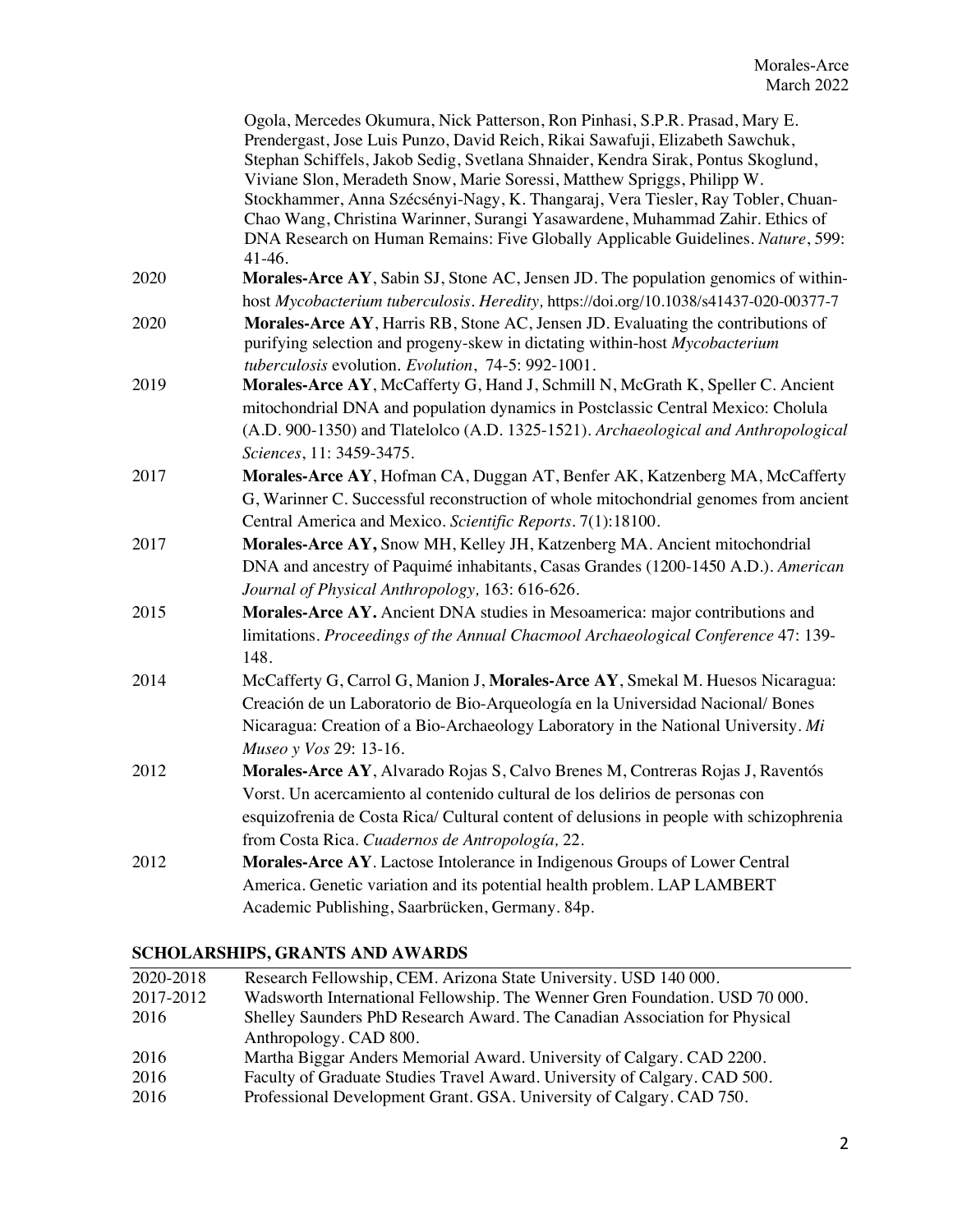| 2015 | Dissertation Research Grant. University of Calgary. CAD 1500. |
|------|---------------------------------------------------------------|
|------|---------------------------------------------------------------|

2015 Grants-in-Aid of Research Program. Sigma Xi. USD 600.

# **TEACHING EXPERIENCE**

| 2022      | Teaching Assistant, University of Bern                                            |
|-----------|-----------------------------------------------------------------------------------|
|           | <b>Statistics for Biology (Spring term)</b>                                       |
| 2017      | <b>Instructor of Record</b> , University of Calgary                               |
|           | Introduction to Primatology and Human Evolution (ANTH 201, Winter 2017)           |
|           | Enrollment: 200 students                                                          |
| 2016-2013 | <b>Teaching Assistant, University of Calgary</b>                                  |
|           | Ethnographic Survey of Latin America (2013)                                       |
|           | Archaeology & Popular Culture - Frauds, Myths & Mysteries (2015)                  |
|           | Introduction to Archaeology (2015)                                                |
|           | Enrollment: 2 laboratories of 20 students each                                    |
|           | Head Graduate Teaching Assistant: Introduction to Physical Anthropology (2014-16) |
|           | Enrollment: 8 laboratories of 22 students each                                    |
| 2012-2011 | <b>Instructor of Record, University of Costa Rica</b>                             |
|           | Molecular Basis of Human Phylogeny (2012)                                         |
|           | Enrollment: 20 students                                                           |
|           | Principles of Population Genetics (2011)                                          |
|           | Enrollment: 30 students                                                           |
|           | Biological Anthropology (2011)                                                    |
|           | Enrollment: 30 - 40 students                                                      |
|           |                                                                                   |

### **RESEARCH & FIELDWORK EXPERIENCE**

| Institute of Ecology and Evolution, University of Bern, Switzerland<br>Present-July 2021     |  |
|----------------------------------------------------------------------------------------------|--|
|                                                                                              |  |
| Conduct computational modeling, bioinformatic analysis, and genomics to<br>$\bullet$         |  |
| understand patterns and genomic signatures in RNA viral populations that adapt               |  |
| to mutagenic drugs.                                                                          |  |
| June 2021-July 2020<br>Gulbenkian Science Institute, Oeiras, Portugal                        |  |
| Conducted experimental evolution in influenza A virus to study the population's<br>$\bullet$ |  |
| mechanisms by which influenza A virus can adapt to mutagenic drug pressure.                  |  |
| June 2020-July 2018<br>Center for Evolution and Medicine, Arizona State University, USA      |  |
| Conducted time sampled population genetics data analysis and Bayesian<br>$\bullet$           |  |
| computation modeling for explaining evolutionary dynamics of within-host                     |  |
| Mycobacterium tuberculosis. Also, I used computational approaches and                        |  |
| statistical methods for inferring the fitness effects distribution in influenza A            |  |
| and human cytomegalovirus in experimental evolution and one-time point                       |  |
| patient data.                                                                                |  |

### **Primary PhD Research**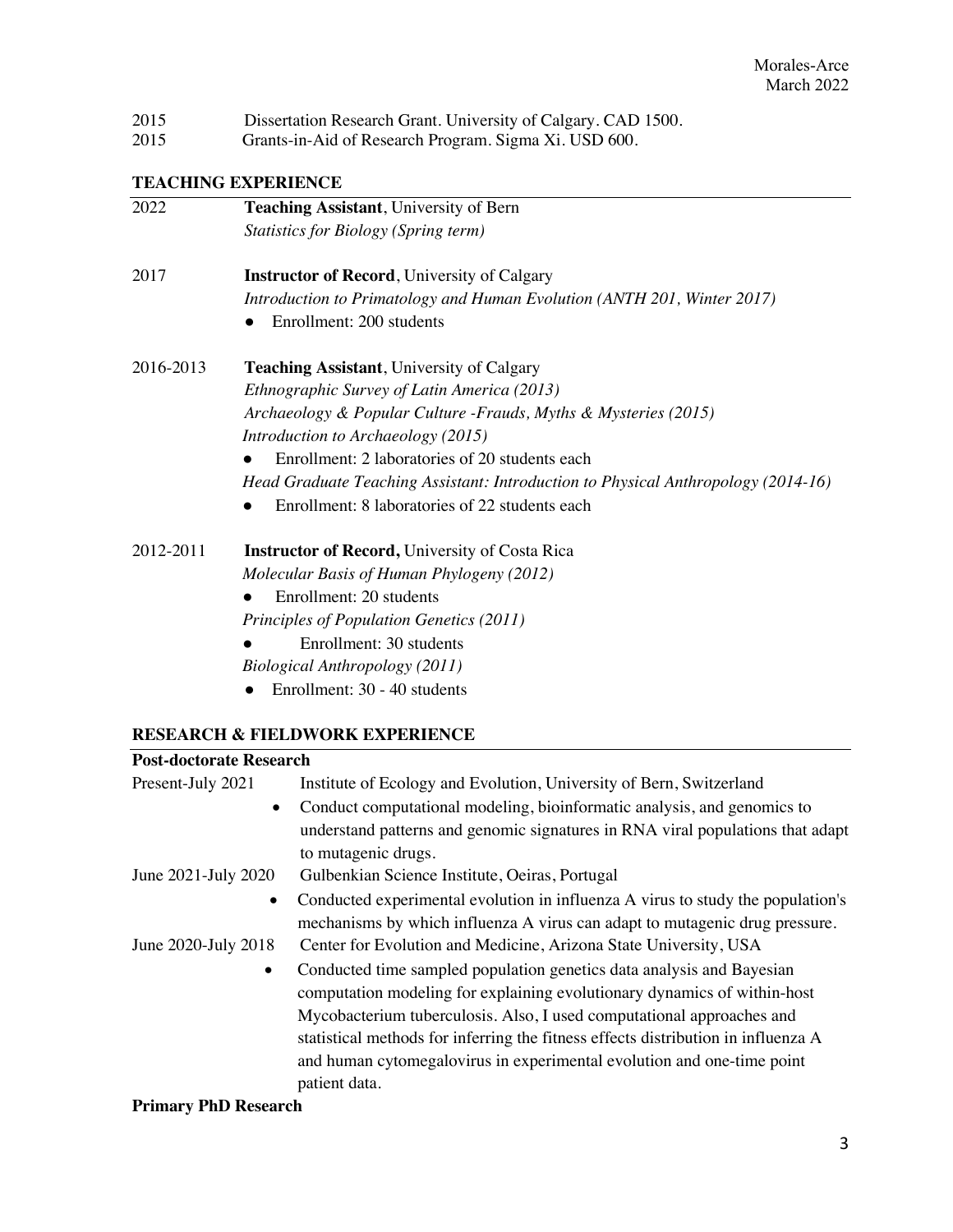| $2017 - 2012$          | Ancient DNA laboratory, University of Calgary, Canada<br>Conducted research on ancient samples from Mesoamerica, Costa Rica, and<br>Nicaragua using Sanger sequencing and contamination-controlled extractions of<br>DNA. Dental metrics collected and casts produced prior to destructive analysis.                   |
|------------------------|------------------------------------------------------------------------------------------------------------------------------------------------------------------------------------------------------------------------------------------------------------------------------------------------------------------------|
| 2016                   | McMaster Ancient DNA Centre, McMaster University, Canada<br>Conducted analysis of Next Generation Sequencing data and mitogenomes from<br>ancient Central American populations.                                                                                                                                        |
| 2016                   | Laboratories of Molecular Anthropology and Microbiome Research (LMAMR),<br>Oklahoma State University, USA<br>• Applied Next Generation Sequencing methods to sequence mitogenomes from<br>tropical archaeological dental samples.                                                                                      |
| 2014                   | The National Museum of Costa Rica, Costa Rica<br>• Examined and collected human osteological samples from excavated<br>archaeological sites: La Cascabel and Jícaro (1 month). Collected data for PhD<br>project on skeletal preservation and archaeological context.                                                  |
| <b>Other fieldwork</b> |                                                                                                                                                                                                                                                                                                                        |
| 2014                   | Research Assistant, UNAM, Nicaragua<br>Assisted Dr. McCafferty on the successful creation of a Bio-Archaeology<br>$\bullet$<br>Laboratory in the National University.                                                                                                                                                  |
| 2014                   | Research Assistant, Museo de las Culturas del Norte, Casas Grandes, INAH-<br>Chihuahua, Mexico                                                                                                                                                                                                                         |
|                        | Assisted the study directed by Dr. Anne Katzenberg (University of Calgary),<br>collecting archaeological human remains in the Casas Grandes, Paquimé.                                                                                                                                                                  |
| 2004                   | Research Assistant, School of Biology, University of Costa Rica, Costa Rica<br>Assisted in fieldwork collecting primate blood samples in Manuel Antonio<br>$\bullet$<br>National Park, extraction of DNA and data analysis. Project: Genetic diversity of<br>monkeys in Costa Rica, directed by Dr. Gustavo Gutierrez. |

### **WORK EXPERIENCE**

| 2012-2004 | Research Assistant and Laboratory Technician, Genetics Laboratory, School of Biology, |
|-----------|---------------------------------------------------------------------------------------|
|           | University of Costa Rica                                                              |

● Carried out genetic techniques and protocols for multiple faculty members, coordinated research activities and grant applications, was accountable for budgets and development of new methodologies and experimental techniques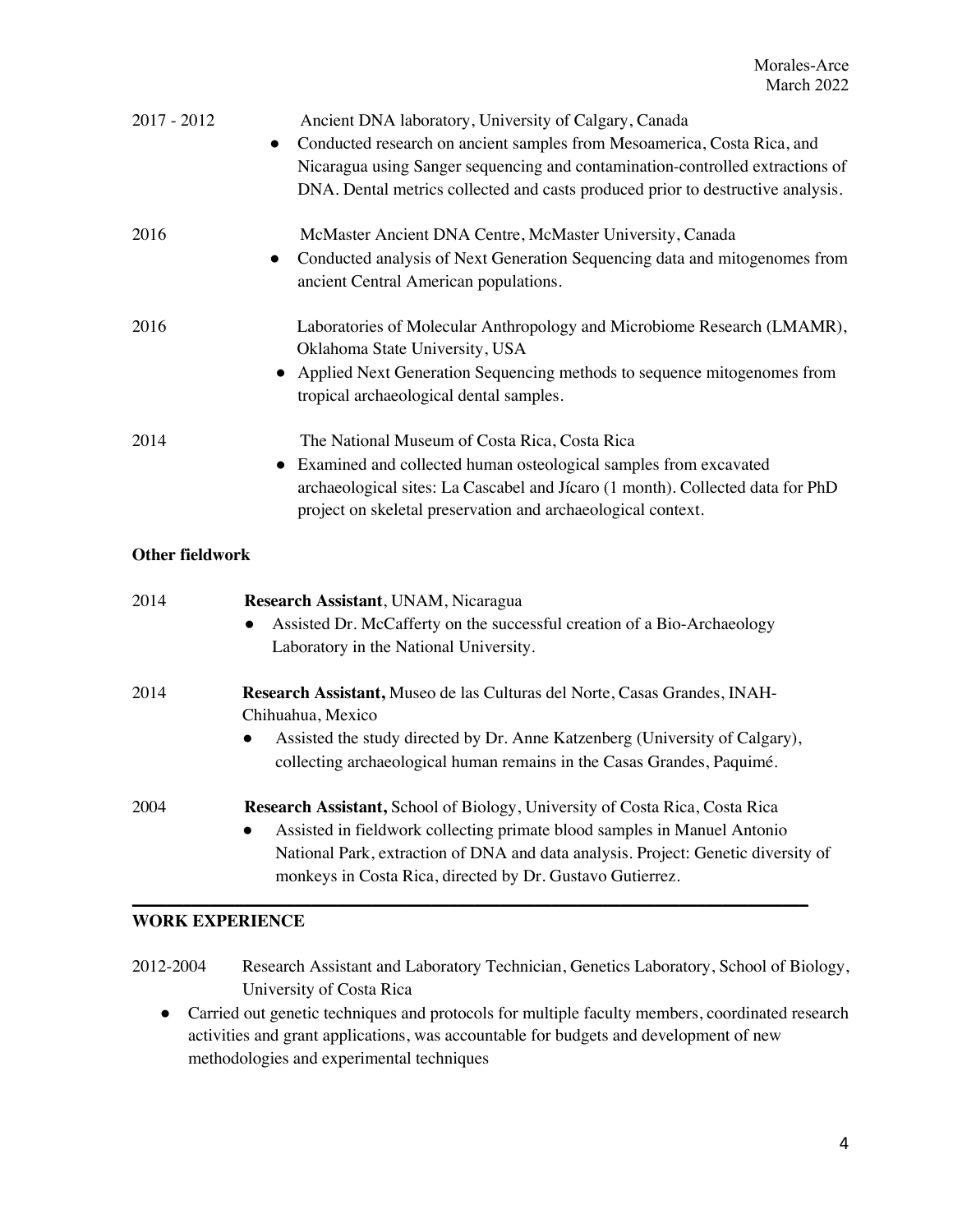July 2012-August 2011, with Prof. Henriette Raventós-Vorst, Center for Molecular Biology, School of Biology, University of Costa Rica

▪ Investigated susceptibility genes for schizophrenia in Costa Rica. Screened several genetic (molecular) markers associated to OPO using the genetic analyzer ABI Prism 3130

July 2011- July 2009 with Prof. Jorge Azofeifa Navas, School of Biology, University of Costa Rica

- Genetic variation in modern groups of Lower Central America. Ancient DNA laboratory design and training on contamination issues in archaeological sites.
- Haplotypic variation around the region of the lactase gene  $(ICT, 2q21)$  in Costa Rica.

June 2009- May 2004 with Prof. Ramiro Barrantes, School of Biology, University of Costa Rica

- History and genetic structure of Costa Rica: molecular, demographic and social perspective.
- Mitochondrial DNA and Y chromosome analysis in Costa Rica.
- Haplotypic variation of TP53 locus in Amerindians of Lower Central America. Sequencing and genotyping DNA in 3130 and 310 genetic analyzers.

2004-2003 Biotechnology Department, Technological Institute of Costa Rica (TEC), Costa Rica

• Carried out sampling in the forest and DNA extraction as well as molecular analysis.

November 2003- June 2003 with Prof. Olman Murillo

Genetic variability of Jaúl (*Alnus acuminate*) in Costa Rica.

July 2003- March 2003, Computer technician at LAIMI (Microprocessor Laboratory of the Technological Institute of Costa Rica)

### **ACADEMIC ACTIVITIES**

**\_\_\_\_\_\_\_\_\_\_\_\_\_\_\_\_\_\_\_\_\_\_\_\_\_\_\_\_\_\_\_\_\_\_\_\_\_\_\_\_\_\_\_\_\_\_\_\_\_\_\_\_\_\_\_\_\_\_\_\_\_\_\_\_\_\_\_\_\_\_\_\_\_\_\_\_\_\_\_\_\_\_\_** Reviewer for the Journals *Plos On*e, *Scientific Reports*\_Nature, Molecular Biology and Evolution, Genome Biology and Evolution, and Molecular Ecology Resources. Student Awards Committee Member. Graduate Student Association. University of Calgary, 2017-2016. Assistant /Language Editor position in Open Archaeology, 2017-2014.

#### **CONFERENCE PRESENTATIONS**

| June 2022        | SIB days. Evolution and phylogeny. Biel, CH. Session's co-chair.                    |
|------------------|-------------------------------------------------------------------------------------|
| March 2022       | Mutagenic drugs consistently induce rapid mutational meltdown across several        |
|                  | strains of laboratory-passed influenza A virus. Biology22, Basel, CH.               |
| April 2020       | The population genetics of within-host <i>Mycobacterium tuberculosis</i> . American |
|                  | Association of Physical Anthropologists. Los Angeles, CA, USA                       |
| <b>July 2019</b> | The population genetics of within-host drug resistance in <i>Mycobacterium</i>      |
|                  | tuberculosis. Society for Molecular Biology and Evolution (SMBE).                   |
|                  | Manchester, UK.                                                                     |
| April 2019       | The population genetics of within-host <i>Mycobacterium tuberculosis</i> . The      |
|                  | Evolutionary Genetics of Infectious Disease, Carleton University, ON, CA.           |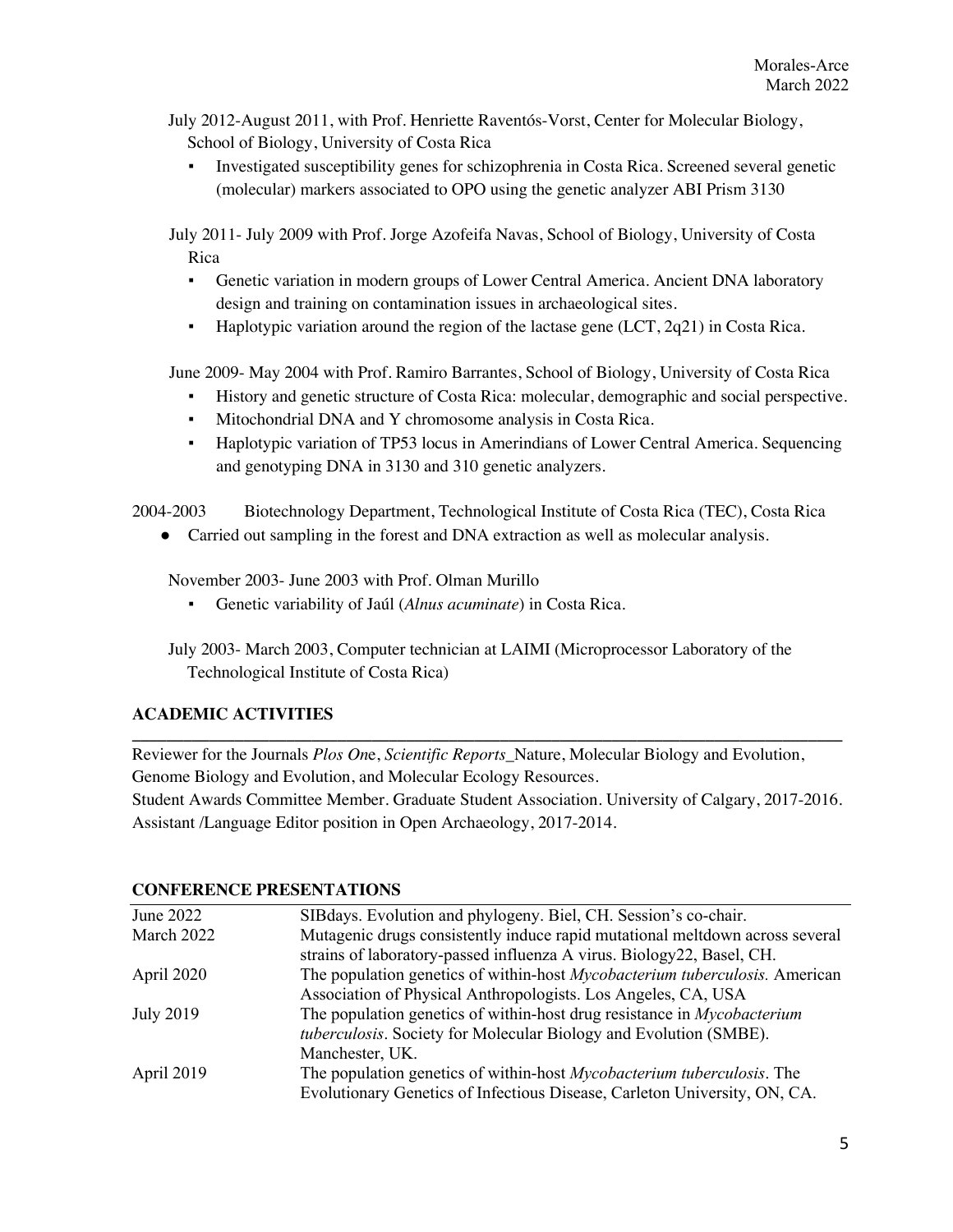| April 2019    | Greater Nicoya from an ancient molecular perspective.<br>Society for American Archaeology 84th Annual Meeting (SAA), Albuquerque,<br>NM, USA.                                                                                     |
|---------------|-----------------------------------------------------------------------------------------------------------------------------------------------------------------------------------------------------------------------------------|
| November 2017 | Ancient Mesoamerican groups and their multiple faces: From Cholula and<br>Tlatelolco to an ancient genetic landscape in Central Mexico and beyond. 50th<br>Chacmool Conference, Calgary, AB, CA. Session organizer and presenter. |
| May 2016      | Infant sex determination and ancient mtDNA among offerings dedicated to<br>Ehécatl-Quetzalcóatl in Tlatelolco (1325-1521 AD). 49th Annual Meeting of<br>the Canadian Archaeological Association (CAA), Whitehorse, Yukon, CA.     |
| April 2016    | Ancient mitochondrial DNA of Pre-Columbian populations inhabiting Greater<br>Nicoya during the Sapoá period (A.D. 800-1350). Latin American Research                                                                              |
|               | Center, Graduate Student Symposium (LARC), Calgary, AB, CA.                                                                                                                                                                       |
| April 2016    | Ancient mitochondrial DNA and pre-Columbian inhabitants ancestry at<br>Paquimé, Casas Grandes. SAA, Orlando, FL, USA.                                                                                                             |
| February 2016 | Ancient mitochondrial DNA of Pre-Columbian populations inhabiting Greater<br>Nicoya during the Sapoá period (A.D. 800-1350). 6 <sup>th</sup> Annual Interdisciplinary                                                             |
|               | Archaeology Research Conference (UCLA), Los Angeles, CA, USA.                                                                                                                                                                     |
| November 2015 | Ancient mitochondrial DNA approach to explore pre-Columbian inhabitants'<br>ancestry at Paquimé, Casas Grandes, 48th Chacmool Conference, Calgary, AB,<br>CA.                                                                     |
| April 2015    | Exploring the ancient mitochondrial DNA of pre-Columbian populations<br>inhabiting Central Mexico during the postclassic period (A.D. 900-1521). SAA,                                                                             |
|               | San Francisco, CA, USA.                                                                                                                                                                                                           |
| April 2015    | Ancient Mitochondrial DNA of Precolumbian Populations inhabiting Greater<br>Nicoya during the Sapoá Period (800-1350 AD). Methods in Ecology and                                                                                  |
|               | Evolution: Next Generation Ecology and Evolution, Calgary, AB, CA.                                                                                                                                                                |
| November 2014 | Ancient DNA in Mesoamerica: limitations and contributions. 47th Chacmool<br>Conference. Calgary, AB, CA.                                                                                                                          |
| April 2014    | Bioarchaeological approaches to the site La Cascabel in Bahía Culebra, Costa<br>Rica (800-1350 AD). SAA, Austin, TX, USA.                                                                                                         |
| February 2011 | Genetic variability of lactose intolerance in Amerindians of lower Central<br>America. Central American Congress of Anthropology, Tegucigalpa, Honduras.                                                                          |
| November 2010 | Haplotypic variation of lactose intolerance in Costa Rica. Nutrition and Health<br>Congress. San José, CR.                                                                                                                        |
| December 2009 | Haplotypic variation around the region of the lactase gene $(ICT, 2q21)$ in<br>Amerindians of Costa Rica. Darwin200 Celebration International Simposium,<br>Alajuela, CR.                                                         |

### **LANGUAGES**

Spanish: Native speaker English: Fluent comprehension, reading, writing, and speaking Italian: Fluent comprehension, reading, and speaking

### **REFERENCES**

Prof. Claudia Bank *– Postdoctoral Supervisor*